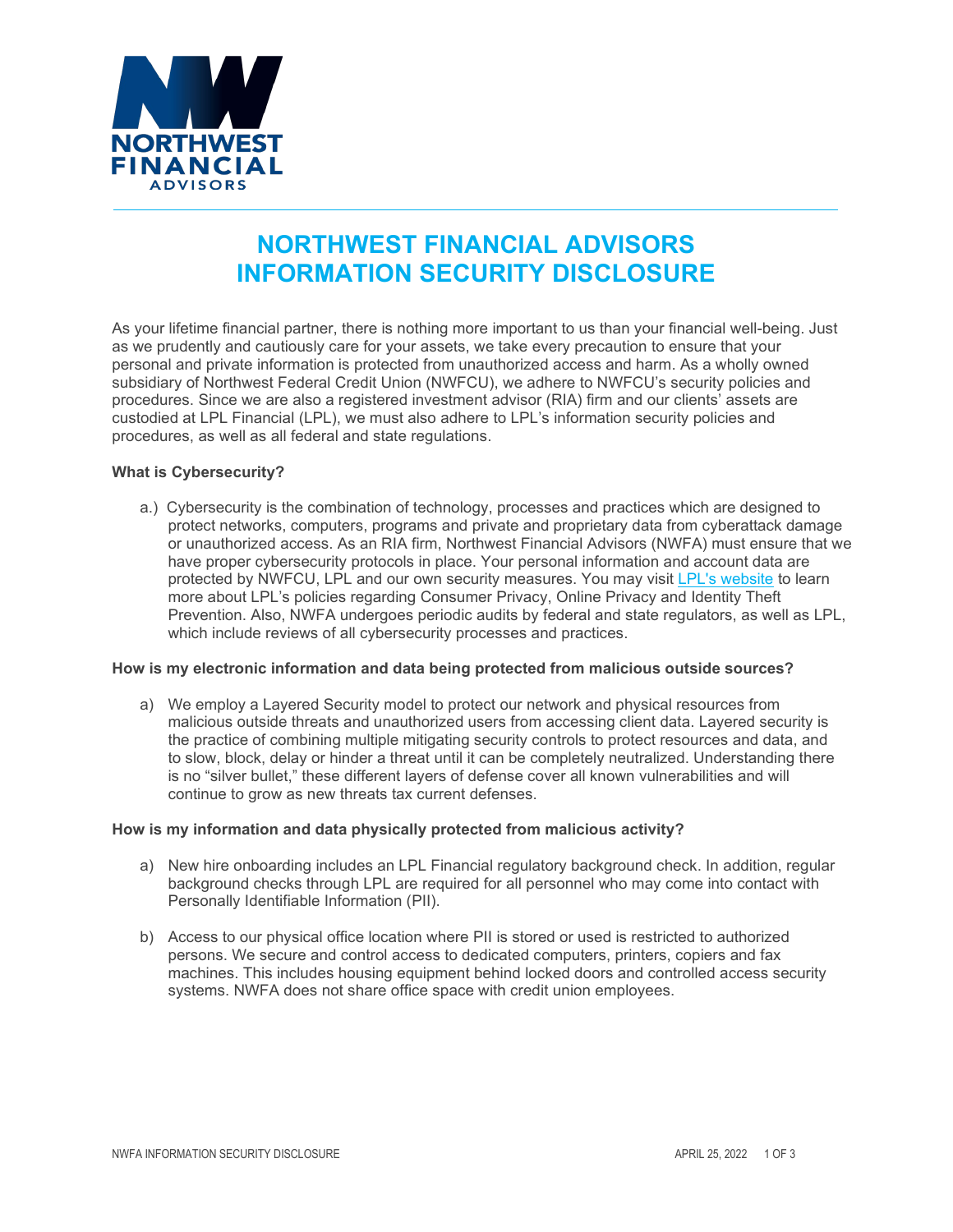

- c) Discarding of documents that contain PII or confidential information is done by collecting documents in special containers and either burning or pulping them.
- d) Terminated personnel are required to immediately surrender all employment related IDs, badges, business cards, computer equipment and other items which permit physical and electronic access. Our in-house IT support team disables all computer/email access immediately upon employee termination.

## **How can you ensure that if my Personally Identifiable Information (PII) is compromised, no one could trade my account or move my money?**

- a) Trade orders from clients may only be done via a phone call, which allows us to directly authenticate the caller. Knowing our customers is a crucial part of our business.
- b) If your PII is compromised and a call is made directly with LPL to liquidate your account, money movement would require a signed form to be completed and the transaction confirmed by your NWFA financial advisor (advisor of record). If previous instructions are already on file such as an ACH set up, those procedures would need to be followed unless a new form is completed, signed by you and acknowledged by your advisor. If a check is requested to be sent to an alternate address, a form is required to be completed, and your advisor would need to validate the account holder. If a third-party wire is attempted, again, this would require a signed form by both the account holder and the advisor. All attempts must pass through several required layers of authentication.

## **What if my email is hacked and someone attempts to contact NWFA by email to access my account?**

a) It is NWFA's policy and industry standard that all trade and money movement requests be done so via a phone call to confirm the identity of the account holder. No trade or money movement will be completed without us directly authenticating (validating) the account holder. Although rare, we have seen and thwarted these types of attempts. In such cases, we notify the account holder in question, as well as LPL, as they are required to alert their Financial Intelligence Unit of such fraud. LPL may also place a restriction on the account if deemed necessary.

## **What about portable devices such as laptops, tablets and cell phones? Can my personal information or data be compromised through those devices?**

a) Every advisor or staff member utilizing mobile devices for business must adhere to policies set in place to ensure client data safety. Our IT team confirms that whole-disk encryption is placed on every laptop, password and lock-out policies are systematically generated, cell phones are only accessed via entry of a password and multiple unauthorized access attempts would erase the device.